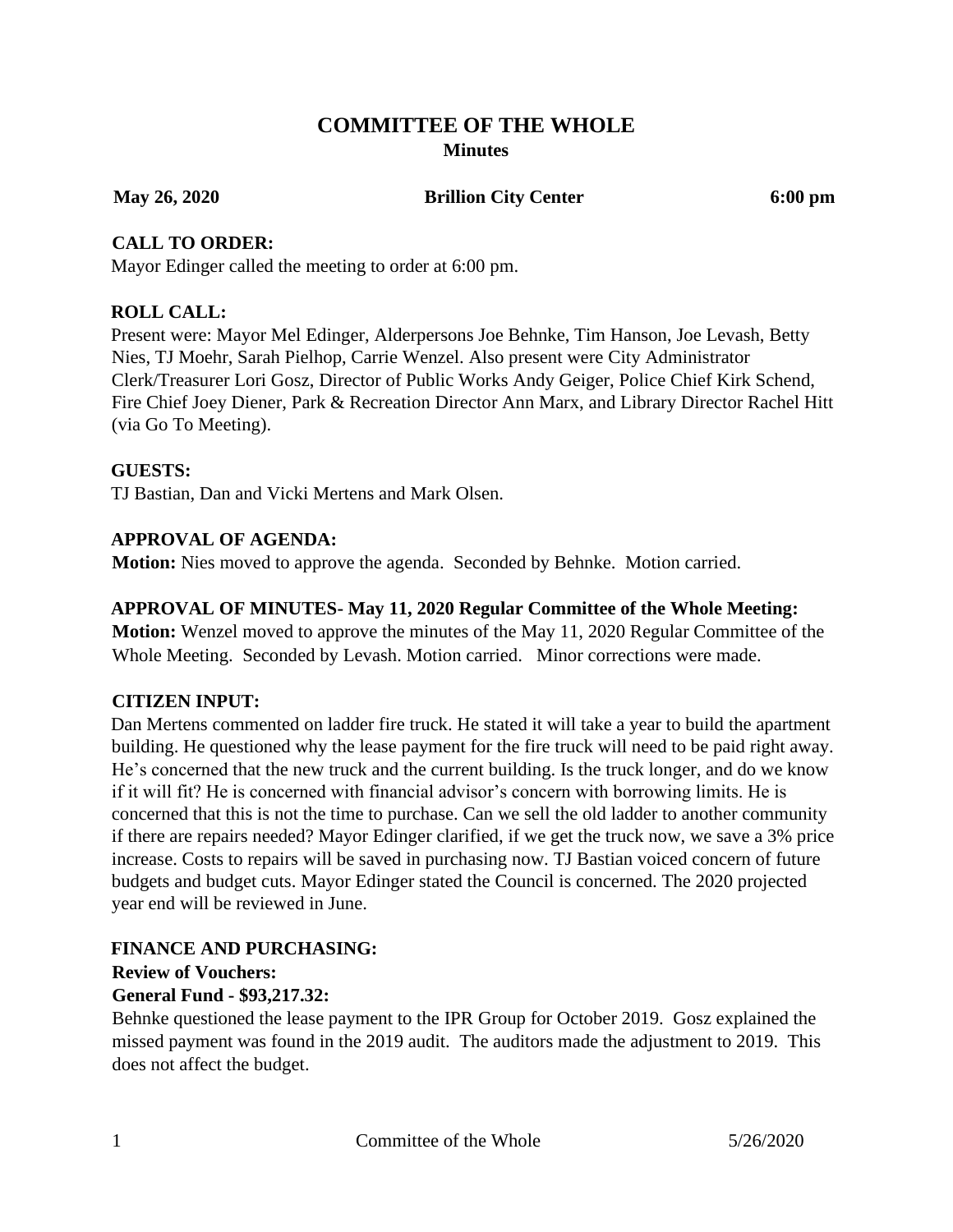**Motion-**Wenzel moved to recommend to City Council the General Fund vouchers in the amount of \$93,217.32. Seconded by Hanson. Call vote. Motion carried.

#### **Reserves** - **\$81,620.19:**

**Motion-**Levash moved to recommend to City Council the Reserve vouchers in the amount of \$81,620.19. Seconded by Wenzel. Call vote. Motion carried.

## **Contingency - \$1,403.52:**

**Motion-**Nies moved to recommend to City Council the Contingency Fund vouchers in the amount of \$1,403.52. Seconded by Hanson. Call vote. Motion carried.

# **TIF Expenditures - \$1,575.00:**

**Motion-**Wenzel moved to recommend to City Council the TID #5 Expenditure in the amount of \$1,575.00. Seconded by Pielhop. Call vote. Motion carried.

# **Review of License Applications:**

None

## **Review of Payroll:**

**Motion-**Wenzel moved to recommend to City Council the payroll report for May 8, 2020 in the amount of \$40,319.87, and May 22, 2020 in the amount of \$39,741.00. Seconded by Levash. Levash commented on over-time pay for the Police Dept. Chief Schend explained the part-time officers were not able to work due to COVID-19. They are now able to come back to fill shifts. Call vote. Motion carried.

# **PROTECTIONS OF PERSONS AND PROPERTY:**

No Report

# **CITY BUILDINGS AND GROUNDS:**

## **2002 Peterbilt dump truck Replacement-Tractor/Plow Option:**

Geiger reported the options to replace the dump truck. The cost to replace with a dump truck is \$260,000-\$270,000. He explained the tractor lease option. He received a price from Monroe for the plow/wing and sander of \$48,676.00. The lease for the tractor is \$7,565.00, for an 8-month lease. This option would be similar to the payloader lease. He explained this truck is primarily be used for plowing. The 8-month lease would be October-April.

Geiger explained the Town of Brillion has a similar lease program. They have a bigger tractor. Wenzel asked if the Town would consider renting their equipment. Levash suggested other communities' contract out for snow removal. Based on the number of hours, this option may save money for the city. Levash stated we need to consider our options too. Mayor Edinger suggested to get another quote. Levash stated he would like to see a price on contracting out for snow removal. Constituents are concerned when streets aren't plowed in a timely manner. Geiger will bring more options for consideration.